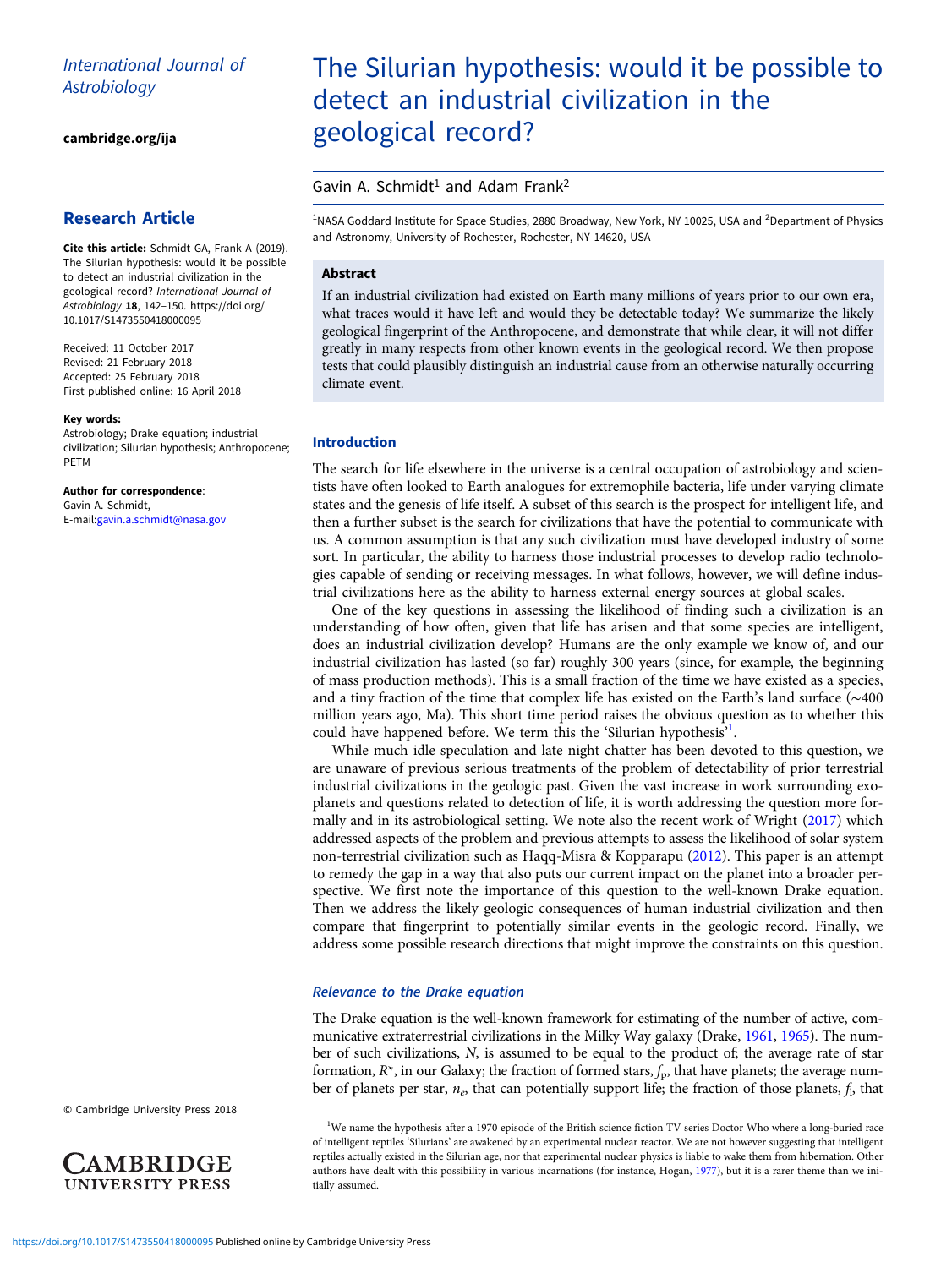actually develop life; the fraction of planets bearing life on which intelligent, civilized life,  $f_i$ , has developed; the fraction of these civilizations that have developed communications,  $f_c$ , i.e., technologies that release detectable signs into space, and the length of time, L, over which such civilizations release detectable signals.

$$
N = R^* \cdot f_p \cdot n_e \cdot f_1 \cdot f_i \cdot f_c \cdot L.
$$

If over the course of a planet's existence, multiple industrial civilizations can arise over the span of time that life exists at all, the value of  $f_c$  may in fact be >1.

This is a particularly cogent issue in light of recent developments in astrobiology in which the first three terms, which all involve purely astronomical observations, have now been fully determined. It is now apparent that most stars harbour families of planets (Seager, [2013\)](#page-8-0). Indeed, many of those planets will be in the star's habitable zones (Dressing & Charbonneau, [2013;](#page-7-0) Howard, [2013\)](#page-7-0). These results allow the next three terms to be bracketed in a way that uses the exoplanet data to establish a constraint on exocivilization pessimism. In Frank & Sullivan ([2016](#page-7-0)) such a 'pessimism line' was defined as the maximum 'biotechnological' probability (per habitable zone planets)  $f_{\text{bt}}$  for humans to be the only time a technological civilization has evolved in cosmic history. Frank & Sullivan [\(2016\)](#page-7-0) found  $f_{\text{bt}}$  in the range ~10<sup>-24</sup>-10<sup>-22</sup>.

Determination of the 'pessimism line' emphasizes the importance of three Drake equation terms  $f_1$ ,  $f_1$  and  $f_c$ . Earth's history often serves as a template for discussions of possible values for these probabilities. For example, there has been considerable discussion of how many times life began on Earth during the early Archean given the ease of abiogenisis (Patel et al., [2015](#page-7-0)) including the possibility of a 'shadow biosphere' composed of descendants of a different origin event from the one which led to our Last Universal Common Ancestor (LUCA) (Cleland & Copley, [2006\)](#page-7-0). In addition, there is a long-standing debate concerning the number of times intelligence has evolved in terms of dolphins and other species (Marino, [2015\)](#page-7-0). Thus, only the term  $f_c$  has been commonly accepted to have a value on Earth of strictly 1.

# Relevance to other solar system planets

Consideration of previous civilizations on other solar system worlds has been taken on by Wright ([2017](#page-8-0)) and Haqq-Misra & Kopparapu [\(2012](#page-7-0)). We note here that abundant evidence exists of surface water in ancient Martian climates (3.8 Ga) (e.g. Achille & Hynek, [2010](#page-7-0); Arvidson et al., [2014\)](#page-7-0), and speculation that early Venus (2 Ga to 0.7 Ga) was habitable (due to a dimmer sun and lower  $CO<sub>2</sub>$  atmosphere) has been supported by recent modelling studies (Way et al., [2016\)](#page-8-0). Conceivably, deep drilling operations could be carried out on either planet in future to assess their geological history. This would constrain consideration of what the fingerprint might be of life, and even organized civilization (Haqq-Misra & Kopparapu, [2012](#page-7-0)). Assessments of prior Earth events and consideration of Anthropocene markers such as those we carry out below will likely provide a key context for those explorations.

# Limitations of the geological record

That this paper's title question is worth posing is a function of the incompleteness of the geological record. For the Quaternary (the last 2.5 million years), there is widespread extant physical evidence of, for instance, climate changes, soil horizons and archaeological evidence of non-Homo Sapiens cultures (Denisovians, Neanderthals, etc.) with occasional evidence of bipedal hominids dating back to at least 3.7 Ma (e.g. the Laetoli footprints) (Leakey & Hay, [1979](#page-7-0)). The oldest extant large-scale surface is in the Negev Desert and is ∼1.8 Ma old (Matmon et al., [2009\)](#page-7-0). However, pre-Quaternary land-evidence is far sparser, existing mainly in exposed sections, drilling and mining operations. In the ocean sediments, due to the recycling of ocean crust, there only exists sediment evidence for periods that post-date the Jurassic (∼170 Ma) (ODP Leg 801 Team, [2000\)](#page-7-0).

The fraction of life that gets fossilized is always extremely small and varies widely as a function of time, habitat and degree of soft tissue versus hard shells or bones (Behrensmeyer et al., [2000\)](#page-7-0). Fossilization rates are very low in tropical, forested environments but are higher in arid environments and fluvial systems. As an example, for all the dinosaurs that ever lived, there are only a few thousand near-complete specimens, or equivalently only a handful of individual animals across thousands of taxa per 100,000 years. Given the rate of new discovery of taxa of this age, it is clear that species as short-lived as Homo sapiens (so far) might not be represented in the existing fossil record at all.

The likelihood of objects surviving and being discovered is similarly unlikely. Zalasiewicz [\(2009\)](#page-8-0) speculates about preservation of objects or their forms, but the current area of urbanization is <1% of the Earth's surface (Schneider et al., [2009\)](#page-8-0), and exposed sections and drilling sites for pre-Quaternary surfaces are orders of magnitude less as fractions of the original surface. Note that even for early human technology, complex objects are very rarely found. For instance, the Antikythera Mechanism (ca. 205 BCE) is a unique object until the Renaissance. Despite impressive recent gains in the ability to detect the wider impacts of civilization on landscapes and ecosystems (Kidwell, [2015](#page-7-0)), we conclude that for potential civilizations older than about 4 Ma, the chances of finding direct evidence of their existence via objects or fossilized examples of their population is small. We note, however, that one might ask the indirect question related to antecedents in the fossil record indicating species that might lead downstream to the evolution of later civilization-building species. Such arguments, for or against, the Silurian hypothesis would rest on evidence concerning highly social behaviour or high intelligence based on brain size. The claim would then be that there are other species in the fossil record which could, or could not, have evolved into civilization-builders. In this paper, however, we focus on physicochemical tracers for previous industrial civilizations. In this way, there is an opportunity to widen the search to tracers that are more widespread, even though they may be subject to more varied interpretations.

#### Scope of this paper

We will restrict the scope of this paper to geochemical constraints on the existence of pre-Quaternary industrial civilizations, that may have existed since the rise of complex life on land. This rules out societies that might have been highly organized and potentially sophisticated but that did not develop industry and probably any purely ocean-based lifeforms. The focus is thus on the period between the emergence of complex life on land in the Devonian (∼400 Ma) in the Paleozoic era and the mid-Pliocene (∼4 Ma).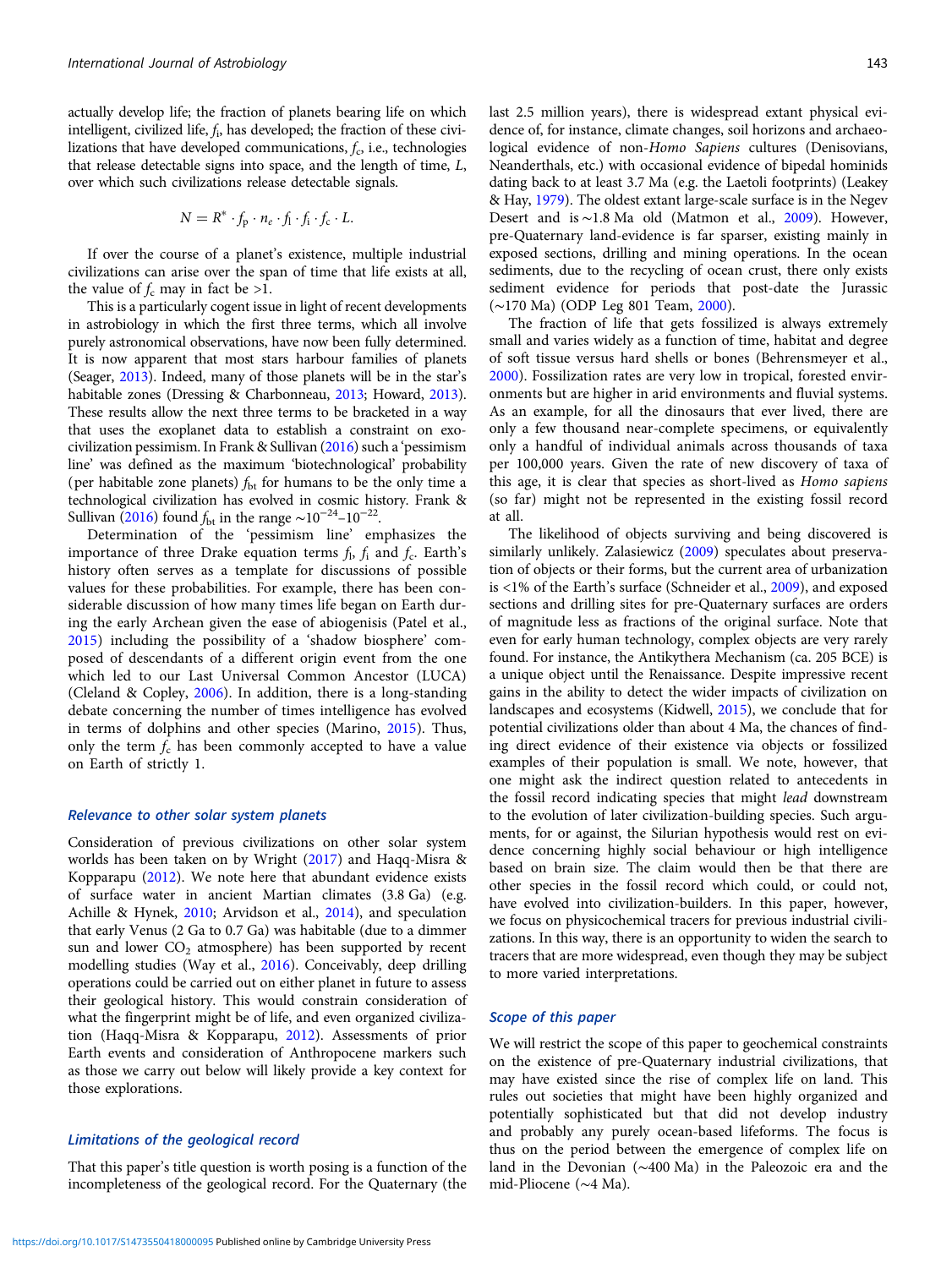#### The geological footprint of the Anthropocene

While an official declaration of the Anthropocene as a unique geological era is still pending (Crutzen, [2002](#page-7-0); Zalasiewicz et al., [2017\)](#page-8-0), it is already clear that our human efforts will impact the geologic record being laid down today (Waters et al., [2014\)](#page-8-0). Some of the discussion of the specific boundary that will define this new period is not relevant for our purposes because the markers proposed (ice core gas concentrations, short-half-lived radioactivity, the Columbian exchange) (e.g. Lewis & Maslin, [2015](#page-7-0); Hamilton, [2016\)](#page-7-0) are not going to be geologically stable or distinguishable on multi-million year timescales. However, there are multiple changes that have already occurred that will persist. We discuss a number of these below.

There is an interesting paradox in considering the Anthropogenic footprint on a geological timescale. The longer human civilization lasts, the larger the signal one would expect in the record. However, the longer a civilization lasts, the more sustainable its practices would need to have become in order to survive. The more sustainable a society (e.g. in energy generation, manufacturing or agriculture) the smaller the footprint on the rest of the planet. But the smaller the footprint, the less of a signal will be embedded in the geological record. Thus, the footprint of civilization might be self-limiting on a relatively short timescale. To avoid speculating about the ultimate fate of humanity, we will consider impacts that are already clear, or that are foreseeable under plausible trajectories for the next century (e.g. Nazarenko et al., [2015;](#page-7-0) Köhler, [2016\)](#page-7-0).

We note that effective sedimentation rates in ocean sediment for cores with multi-million-year-old sediment are of the order of a few cm/1000 years at best, and while the degree of bioturbation may smear a short-period signal, the Anthropocene will likely only appear as a section a few cm thick, and appear almost instantaneously in the record.

# Stable isotope anomalies of carbon, oxygen, hydrogen and nitrogen

Since the mid-18th century, humans have released over 0.5 trillion tonnes of fossil carbon via the burning of coal, oil and natural gas (Le Quéré et al., [2016\)](#page-7-0), at a rate orders of magnitude faster than natural long-term sources or sinks. In addition, there has been widespread deforestation and addition of carbon dioxide into the air via biomass burning. All of this carbon is biological in origin and is thus depleted in<sup>13</sup> $\rm C$  compared with the much larger pool of inor-ganic carbon (Revelle & Suess, [1957\)](#page-8-0). Thus, the ratio of  $^{13}$ C to  $^{12}$ C in the atmosphere, ocean and soils is decreasing (an impact known as the 'Suess Effect' Quay et al., [1992\)](#page-8-0) with a current change of around  $-1\% \delta^{13}C$  since the pre-industrial (Böhm et al., [2002;](#page-7-0) Eide et al.,  $2017$ ) in the surface ocean and atmosphere ([Fig. 1\(a\)\)](#page-3-0).

As a function of the increase of fossil carbon into the system, augmented by black carbon changes, other non- $CO<sub>2</sub>$  trace greenhouse gases (e.g.  $N_2O$ ,  $CH_4$  and chloro-fluoro-carbons (CFCs)), global industrialization has been accompanied by a warming of about 1°C so far since the mid-19th century (Bindoff et al., [2013;](#page-7-0) GISTEMP Team, [2016](#page-7-0)). Due to the temperature-related fractionation in the formation of carbonates (Kim & O'Neil, [1997\)](#page-7-0) ( $-0.2\%$   $\delta^{18}$ O per °C) and strong correlation in the extra-tropics between temperature and  $\delta^{18}$ O (between 0.4 and 0.7‰ per °C) (and ∼8× as sensitive for deuterium isotopes relative to hydrogen  $(\delta D)$ ), we expect this temperature rise to be detectable in surface ocean carbonates (notably foraminifera),

organic biomarkers, cave records (stalactites), lake ostracods and high-latitude ice cores, though only the first two of these will be retrievable in the timescales considered here.

The combustion of fossil fuel, the invention of the Haber– Bosch process, the large-scale application of nitrogenous fertilizers and the enhanced nitrogen fixation associated with cultivated plants, have caused a profound impact on nitrogen cycling (Canfield et al., [2010](#page-7-0)), such that  $\delta^{15}N$  anomalies are already detectable in sediments remote from civilization (Holtgrieve et al., [2011](#page-7-0)).

#### Sedimentological records

There are multiple causes of a greatly increased sediment flow in rivers and therefore in deposition in coastal environments. The advent of agriculture and associated deforestation have lead to large increases in soil erosion (Goudie, [2000](#page-7-0); National Research Council, [2010](#page-7-0)). Furthermore, canalization of rivers (such as the Mississippi) have led to much greater oceanic deposition of sediment than would otherwise have occurred. This tendency is mitigated somewhat by concurrent increases in river dams which reduce sediment flow downstream. Additionally, increasing temperatures and atmospheric water vapour content have led to greater intensity of precipitation (Kunkel et al., [2013\)](#page-7-0) which, on its own, would also lead to greater erosion, at least regionally. Coastal erosion is also on the increase as a function of the rising sea level, and in polar regions is being enhanced by reductions in sea ice and thawing permafrost (Overeem et al., [2011\)](#page-7-0).

In addition to changes in the flux of sediment from land to ocean, the composition of the sediment will also change. Due to the increased dissolution of  $CO<sub>2</sub>$  in the ocean as a function of anthropogenic  $CO<sub>2</sub>$  emissions, the upper ocean is acidifying (a 26% increase in  $H^+$  or 0.1 pH decrease since the 19th century) (Orr et al.,  $2005$ ). This will lead to an increase in CaCO<sub>3</sub> dissolution within the sediment that will last until the ocean can neutralize the increase. There will also be important changes in mineralogy (Zalasiewicz et al., [2013](#page-8-0); Hazen et al., [2017](#page-7-0)). Increases in continental weathering are also likely to change ratios of strontium and osmium (e.g.  $87\text{Sr}/86\text{Sr}$  and  $187\text{Os}/188\text{Os}$  ratios) (Jenkyns, [2010\)](#page-7-0).

As discussed above, nitrogen load in rivers is increasing as a function of agricultural practices. This in turn is leading to more microbial activity in the coastal ocean which can deplete dissolved oxygen in the water column (Diaz & Rosenberg, [2008\)](#page-7-0), and recent syntheses suggests a global decline already of about 2% (Ito et al., [2017;](#page-7-0) Schmidtko et al., [2017](#page-8-0)). This in turn is leading to an expansion of the oxygen minimum zones, greater ocean anoxia and the creation of so-called 'dead-zones' (Breitburg et al., [2018](#page-7-0)). Sediment within these areas will thus have greater organic content and less bioturbation (Tyrrell, [2011\)](#page-8-0). The ultimate extent of these dead zones is unknown.

Furthermore, anthropogenic fluxes of lead, chromium, antimony, rhenium, platinum group metals, rare earths and gold, are now much larger than their natural sources (Sen & Peucker-Ehrenbrink, [2012;](#page-8-0) Gałuszka et al., [2013\)](#page-7-0), implying that there will be a spike in fluxes in these metals in river outflow and hence higher concentrations in coastal sediments.

## Faunal radiation and extinctions

The last few centuries have seen significant changes in the abundance and spread of small animals, particularly rats, mice and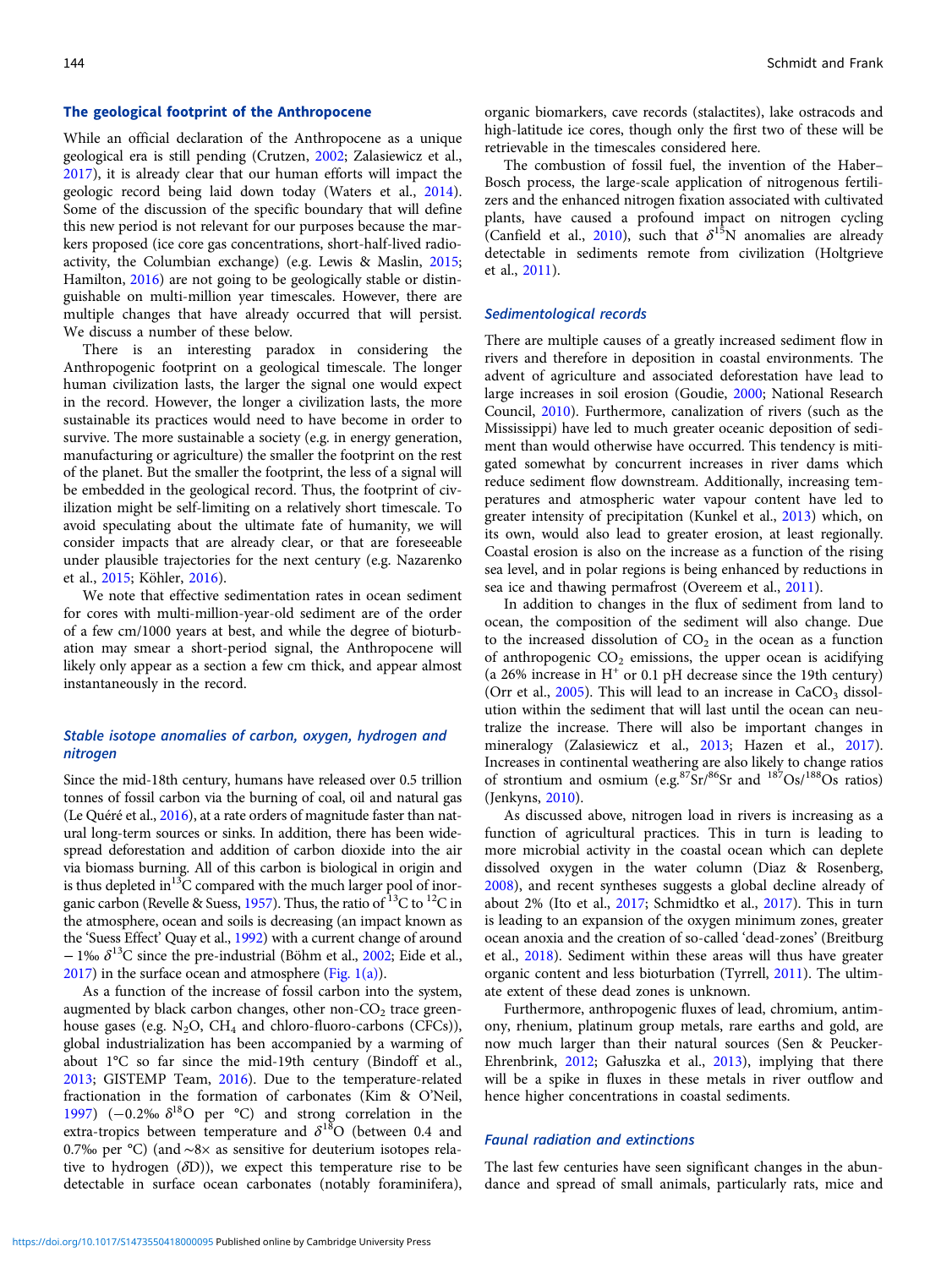<span id="page-3-0"></span>

#### Ocean Anoxic Event 1a (~120 Mya)



Fig. 1. Illustrative stable carbon isotopes and temperature (or proxy) profiles across three periods. (a) The modern era (from 1600 CE with projections to 2100). Carbon isotopes are from sea sponges (Böhm et al., [2002\)](#page-7-0), and projections from Köhler [\(2016\)](#page-7-0). Temperatures are from Mann et al. ([2008](#page-7-0)) (reconstructions), GISTEMP (Hansen et al., [2010](#page-7-0)) (instrumental) and projected to 2100 using results from Nazarenko et al. ([2015](#page-7-0)). Projections assume trajectories of emissions asso-ciated with RCP8.5 (van Vuuren et al., [2011](#page-8-0)). (b) The Paleocene-Eocene Thermal Maximum (55.5 Ma). Data from two DSDP cores (589 and 1209B) (Tripati & Elderfield, [2004](#page-8-0)) are used to estimate anomalous isotopic changes and a loess smooth with a span of 200 kya is applied to make the trends clearer. Temperatures changes are estimated from observed  $\delta^{18}O_{\text{carbonate}}$  using a standard calibration (Kim & O'Neil, [1997\)](#page-7-0). (c) Oceanic Anoxic Event 1a (about 120 Ma). Carbon isotopes are from the La Bédoule and Cau cores from the paleo-Tethys (Kuhnt et al., [2011](#page-7-0); Naafs et al., [2016](#page-7-0)) aligned as in Naafs et al. (2016) and placed on an approximate age model. Data from Alstätte (Bottini & Mutterlose, [2012\)](#page-7-0) and DSDP Site 398 (Li et al., [2008](#page-7-0)) are aligned based on coherence of the  $\delta^{13}$ C anomalies. Temperature change estimates are derived from TEX86 (Mutterlose et al., [2014](#page-7-0); Naafs et al., [2016](#page-7-0)). Note that the y-axis spans the same range in all three cases, while the timescales vary significantly.

cats, etc. that are associated with human exploration and biotic exchanges. Isolated populations almost everywhere have now been superseded in many respects by these invasive species. The fossil record will likely indicate a large faunal radiation of these indicator species at this point. Concurrently, many other species have already, or are likely to become, extinct, and their disappearance from the fossil record will be noticeable. Given the perspective from many million years ahead, large mammal extinctions that occurred at the end of the last ice age will also associated with the onset of the Anthropocene.

## Non-naturally occurring synthetics

There are many chemicals that have been (or were) manufactured industrially that for various reasons can spread and persist in the environment for a long time (Bernhardt et al., [2017](#page-7-0)). Most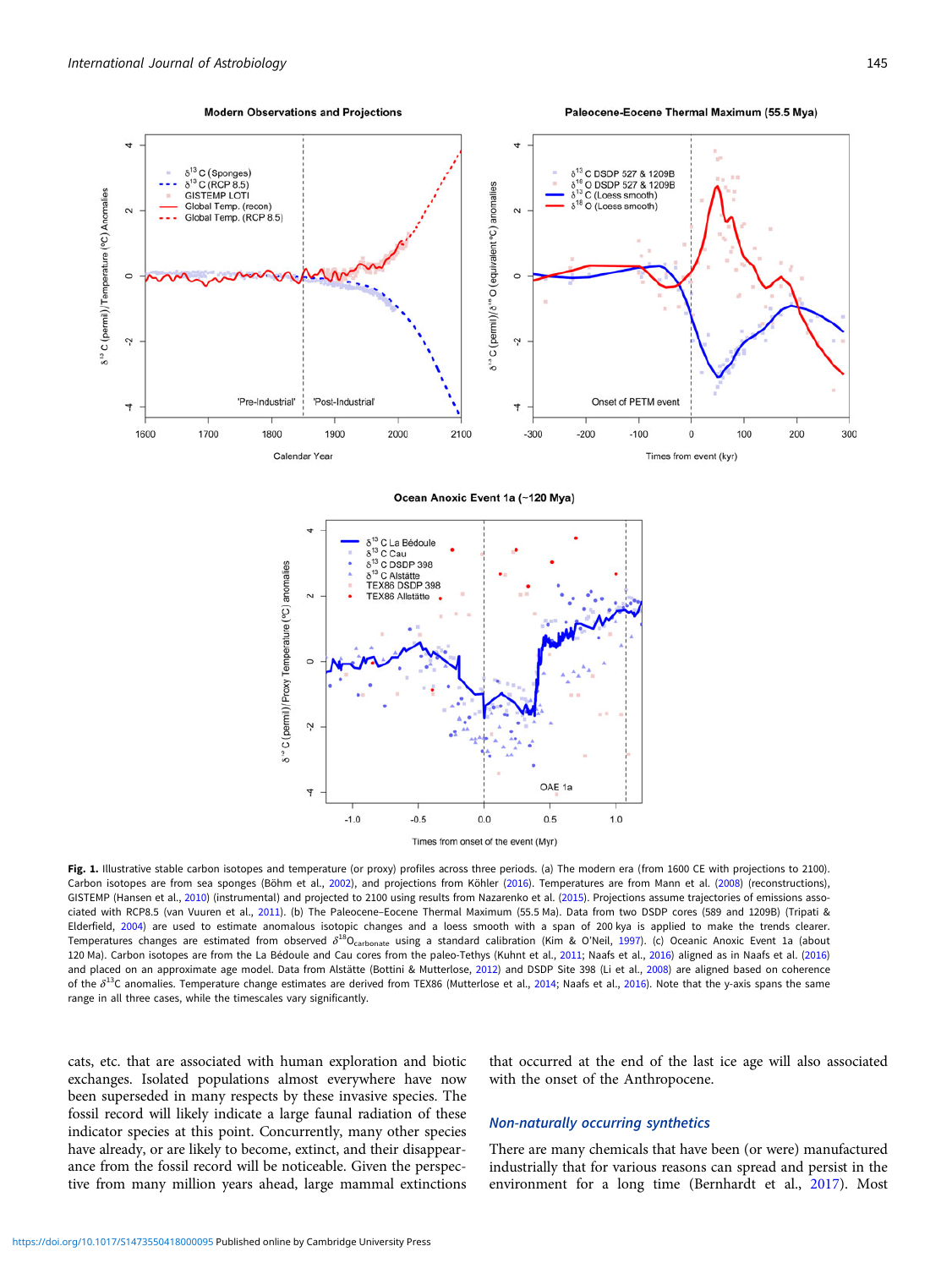notably, persistent organic pollutants (organic molecules that are resistant to degradation by chemical, photo-chemical or biological processes), are known to have spread across the world (even to otherwise pristine environments) (Beyer et al., [2000](#page-7-0)). Their persistence is often tied to being halogenated organics since the bond strength of C–Cl (for instance) is much stronger than C– C. For instance, polychlorinated biphenyls are known to have lifetimes of many hundreds of years in river sediment (Bopp, [1979\)](#page-7-0). How long a detectable signal would persist in ocean sediment is, however, unclear.

Other chlorinated compounds may also have the potential for long-term preservation, specifically CFCs and related compounds. While there are natural sources for the most stable compound (CF<sub>4</sub>), there are only anthropogenic sources for  $C_2F_6$  and  $SF_6$ , the next most stable compounds. In the atmosphere, their sink via photolytic destruction in the stratosphere limits their lifetimes to a few thousand years (Ravishankara et al., [1993](#page-8-0)). The compounds do dissolve in the the ocean and can be used as tracers of ocean circulation, but we are unaware of studies indicating how long these chemicals might survive and/or be detectable in ocean sediment given some limited evidence for microbial degradation in anaerobic environments (Denovan & Strand, [1992\)](#page-7-0).

Other classes of synthetic biomarkers may also persist in sediments. For instance, steroids, leaf waxes, alkenones and lipids can be preserved in sediment for many millions of years (i.e. Pagani et al., [2006](#page-7-0)). What might distinguish naturally occurring biomarkers from synthetics might be the chirality of the molecules. Most total synthesis pathways do not discriminate between D- and L-chirality, while biological processes are almost exclusively monochiral (Meierhenrich, [2008\)](#page-7-0) (for instance, naturally occurring amino acids are all L-forms, and almost all sugars are D-forms). Synthetic steroids that do not have natural counterparts are also now ubiquitous in water bodies.

# **Plastics**

Since 1950, there has been a huge increase in plastics being delivered into the ocean (Moore, [2008;](#page-7-0) Eriksen et al., [2014](#page-7-0)). Although many common forms of plastic (such as polyethylene and polypropylene) are buoyant in sea water, and even those that are nominally heavier than water may be incorporated into flotsam that remains at the surface, it is already clear that mechanical erosional processes will lead to the production of large amounts of plastic micro- and nano-particles (Cozar et al., [2014;](#page-7-0) Andrady, [2015\)](#page-7-0). Surveys have shown increasing amounts of plastic 'marine litter' on the seafloor from coastal areas to deep basins and the Arctic (Pham et al., [2014](#page-8-0); Tekman et al., [2017](#page-8-0)). On beaches, novel aggregates 'plastiglomerates' have been found where plastic-containing debris comes into contact with high temperatures (Corcoran et al., [2014\)](#page-7-0).

The degradation of plastics is mostly by solar ultraviolet radiation and in the oceans occurs mostly in the photic zone (Andrady, [2015\)](#page-7-0) and is notably temperature dependent (Andrady et al., [1998\)](#page-7-0) (other mechanisms such as thermo-oxidation or hydrolysis do not readily occur in the ocean). The densification of small plastic particles by fouling organisms, ingestion and incorporation into organic 'rains' that sink to the sea floor is an effective delivery mechanism to the seafloor, leading to increasing accumulation in ocean sediment where degradation rates are much slower (Andrady, [2015\)](#page-7-0). Once in the sediment, microbial activity is a possible degradation pathway (Shah et al., [2008\)](#page-8-0) but

rates are sensitive to oxygen availability and suitable microbial communities.

As above, the ultimate long-term fate of these plastics in sediment is unclear, but the potential for very long-term persistence and detectability is high.

#### Transuranic elements

Many radioactive isotopes that are related to anthropogenic fission or nuclear arms, have half-lives that are long, but not long enough to be relevant here. However, there are two isotopes that are potentially long-lived enough. Specifically, Plutonium-244 (half-life 80.8 million years) and Curium-247 (half-life 15 million years) would be detectable for a large fraction of the relevant time period if they were deposited in sufficient quantities, say, as a result of a nuclear weapon exchange. There are no known natural sources of  $^{244}$ Pu outside of supernovae.

Attempts have been made to detect primordial <sup>244</sup>Pu on Earth with mixed success (Hoffman et al., [1971](#page-7-0); Lachner et al., [2012](#page-7-0)), indicating the rate of actinide meteorite accretion is small enough (Wallner et al., [2015\)](#page-8-0) for this to be a valid marker in the event of a sufficiently large nuclear exchange. Similarly, <sup>247</sup>Cm is present in nuclear fuel waste and as a consequence of a nuclear explosion.

Anomalous isotopic ratios in elements with long-lived radioactive isotopes are also possible signatures, for instance, lower than usual <sup>235</sup>U ratios, and the presence of expected daughter products, in uranium ores in the Franceville Basin in the Gabon have been traced to naturally occurring nuclear fission in oxygenated, hydrated rocks ∼2 Ga (Gauthier-Lafaye et al., [1996\)](#page-7-0).

#### **Summary**

The Anthropocene layer in ocean sediment will be abrupt and multi-variate, consisting of seemingly concurrent-specific peaks in multiple geochemical proxies, biomarkers, elemental composition and mineralogy. It will likely demarcate a clear transition of faunal taxa prior to the event compared with afterwards. Most of the individual markers will not be unique in the context of Earth history as we demonstrate below, but the combination of tracers may be. However, we speculate that some specific tracers that would be unique, specifically persistent synthetic molecules, plastics and (potentially) very long-lived radioactive fallout in the event of nuclear catastrophe. Absent those markers, the uniqueness of the event may well be seen in the multitude of relatively independent fingerprints as opposed to a coherent set of changes associated with a single geophysical cause.

#### Abrupt paleozoic, mesozoic and cenozoic events

The summary for the Anthropocene fingerprint above suggests that similarities might be found in (geologically) abrupt events with a multi-variate signature. In this section, we review a partial selection of known events in the paleo-record that have some similarities to the hypothesized eventual anthropogenic signature. The clearest class of event with such similarities are the hyperthermals, most notably the Paleocene–Eocene Thermal Maximum (56 Ma) (McInerney & Wing, [2011](#page-7-0)), but this also includes smaller hyperthermal events, ocean anoxic events in the Cretaceous and Jurassic and significant (if less well characterized) events of the Paleozoic. We do not consider of events (such as the K–T extinction event or the Eocene–Oligocene boundary) where there are very clear and distinct causes (asteroid impact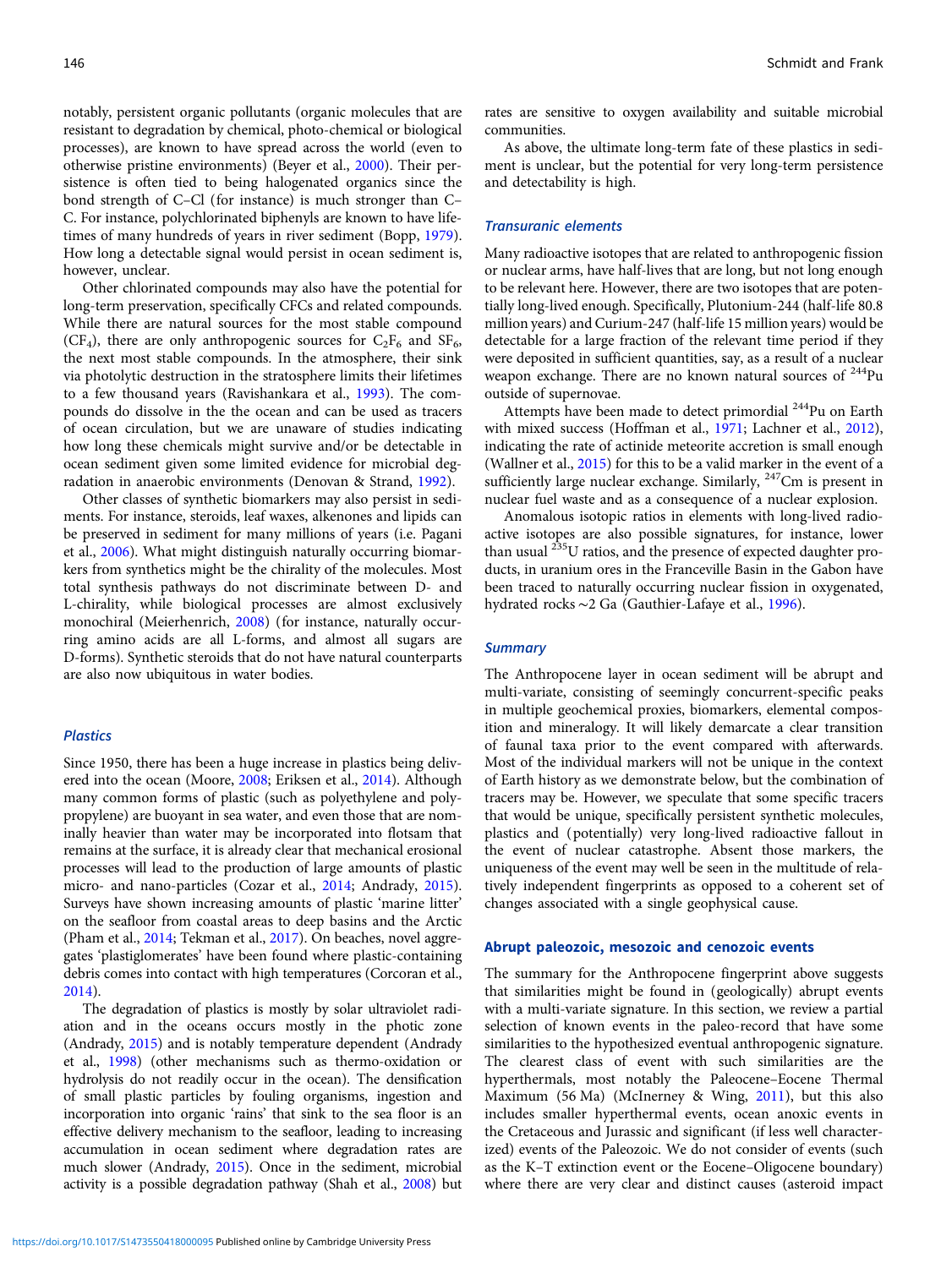combined with massive volcanism(Vellekoop et al., [2014\)](#page-8-0), and the onset of Antarctic glaciation(Zachos et al., [2001\)](#page-8-0) (likely linked to the opening of Drake Passage Cristini et al., [2012](#page-7-0), respectively). There may be more such events in the record but that are not included here simply because they may not have been examined in detail, particularly in the pre-Cenozoic.

#### The Paleocene–Eocene thermal maximum (PETM)

The existence of an abrupt spike in carbon and oxygen isotopes near the Paleocene/Eocene transition (56 Ma) was first noted by Kennett & Stott ([1991\)](#page-7-0) and demonstrated to be global by Koch et al. ([1992\)](#page-7-0). Since then, more detailed and high-resolution analyses on land and in the ocean have revealed a fascinating sequence of events lasting 100–200 kyr and involving a rapid input (in perhaps <5 kyr Kirtland Turner et al., [2017\)](#page-7-0) of exogenous carbon into the system (see review by McInerney & Wing, [2011\)](#page-7-0), possibly related to the intrusion of the North American Igneous Province into organic sediments (Storey et al., [2007\)](#page-8-0). Temperatures rose 5–7°C (derived from multiple proxies Tripati & Elderfield, [2004\)](#page-8-0), and there was a negative spike in carbon isotopes (>3‰), and decreased ocean carbonate preservation in the upper ocean. There was an increase in kaolinite (clay) in many sediments (Schmitz et al., [2001\)](#page-8-0), indicating greater erosion, though evidence for a global increase is mixed. During the PETM 30–50% of benthic foraminiferal taxa became extinct, and it marked the time of an important mammalian (Aubry et al., [1998](#page-7-0)) and lizard (Smith, [2009\)](#page-8-0) expansion across North America. Additionally, many metal abundances (including V, Zn, Mo, Cr) spiked during the event (Soliman et al., [2011\)](#page-8-0).

#### Eocene events

In the 6 million years following the PETM, there are a number of smaller, though qualitatively similar, hyperthermal events seen in the record (Slotnick et al., [2012](#page-8-0)). Notably, the Eocene Thermal Maximum 2 event (ETM-2), and at least four other peaks are characterized by significant negative carbon isotope excursions, warming and relatively high sedimentation rates driven by increases in terrigenous input (D'Onofrio et al., [2016\)](#page-7-0). Arctic conditions during ETM-2 show evidence of warming, lower salinity and greater anoxia (Sluijs et al., [2009\)](#page-8-0). Collectively these events have been denoted Eocene Layers of Mysterious Origin  $(ELMOs)^2$ .

Around 40 Ma, another abrupt warming event occurs (the mid-Eocene Climate Optimum (MECO)), again with an accompanying carbon isotope anomaly (Galazzo et al., [2014\)](#page-7-0).

#### Cretaceous and Jurassic ocean anoxic events

First identified by Schlanger & Jenkyns [\(1976\)](#page-8-0), ocean anoxic events (OAEs), identified by periods of greatly increased organic carbon deposition and laminated black shale deposits, are times when significant portions of the ocean (either regionally or globally) became depleted in dissolved oxygen, greatly reducing aerobic bacterial activity. There is partial (though not ubiquitous) evidence during the larger OAEs for euxinia (when the ocean column becomes filled with hydrogen sulfide  $(H_2S)$ ) (Meyer & Kump, [2008\)](#page-7-0).

There were three major OAEs in the Cretaceous, the Weissert event (132 Ma) (Erba et al., [2004\)](#page-7-0), OAE-1a around 120 Ma lasting about 1 Myr and another OAE-2 around 93 Ma lasting around 0.8 Myr (Kerr, [1998](#page-7-0); Li et al., [2008;](#page-7-0) Malinverno et al., [2010](#page-7-0); Li et al., [2017](#page-7-0)). At least four other minor episodes of organic black shale production are noted in the Cretaceous (the Faraoni event, OAE-1b, 1d and OAE-3) but seem to be restricted to the proto-Atlantic region (Takashima et al., [2006;](#page-8-0) Jenkyns, [2010](#page-7-0)). At least one similar event occurred in the Jurassic (183 Ma) (Pearce et al., [2008](#page-7-0)).

The sequence of events during these events have two distinct fingerprints possibly associated with the two differing theoretical mechanisms for the events. For example, during OAE-1b, there is evidence of strong stratification and a stagnant deep ocean, while for OAE-2, the evidence suggests an decrease in stratification, increased upper ocean productivity and an expansion of the oxygen minimum zones (Takashima et al., [2006\)](#page-8-0).

At the onset of the events (Fig.  $1(c)$ ), there is often a significant negative excursion in  $\delta^{13}$ C (as in the PETM), followed by a positive recovery during the events themselves as the burial of (light) organic carbon increased and compensated for the initial release (Jenkyns, [2010](#page-7-0); Kuhnt et al., [2011](#page-7-0); Mutterlose et al., [2014](#page-7-0); Naafs et al., [2016\)](#page-7-0). Causes have been linked to the crustal formation/tectonic activity and enhanced  $CO<sub>2</sub>$  (or possibly  $CH<sub>4</sub>$ ) release, causing global warmth (Jenkyns, [2010](#page-7-0)). Increased seawater values of  $87\text{Sr}/86\text{Sr}$  and  $187\text{Os}/188\text{Os}$  suggest increased runoff, greater nutrient supply and consequently higher upper ocean productivity (Jones, [2001\)](#page-7-0). Possible hiatuses in some OAE 1a sections are suggestive of an upper ocean dissolution event (Bottini et al., [2015](#page-7-0)).

Other important shifts in geochemical tracers during the OAEs include much lower nitrogen isotope ratios  $(\delta^{15}N)$ , increases in metal concentrations (including As, Bi, Cd, Co, Cr, Ni, V) (Jenkyns, [2010\)](#page-7-0). Positive shifts in sulphur isotopes are seen in most OAEs, with a curious exception in OAE-1a where the shift is negative (Turchyn et al., [2009](#page-8-0)).

# Early Mesozoic and Late Paleozoic events

Starting from the Devonian period, there have been several major abrupt events registered in terrestrial sections. The sequences of changes and the comprehensiveness of geochemical analyses are less well known than for later events, partly due to the lack of existing ocean sediment, but these have been identified in multiple locations and are presumed to be global in extent.

The Late Devonian extinction around 380–360 Ma, was one of the big five mass extinctions. It is associated with black shales and ocean anoxia (Algeo & Scheckler, [1998](#page-7-0)), stretching from the Kellwasser events (∼378 Ma) to the Hangenberg event at the Devonian–Carboniferous boundary (359 Ma) (Brezinski et al., [2009](#page-7-0); Vleeschouwer et al., [2013\)](#page-8-0).

In the late Carboniferous, around 305 Ma the Pangaean tropical rainforests collapsed (Sahney et al., [2010](#page-8-0)). This was associated with a shift towards drier and cooler climate, and possibly a reduction in atmospheric oxygen, leading to extinctions of some mega-fauna.

Lastly, the end-Permian extinction event (252 Ma) lasted about 60 kyr was accompanied by an initial decrease in carbon isotopes (− 5–7‰), significant global warming and extensive deforestation and wildfires (Krull & Retallack, [2000;](#page-7-0) Shen et al.,

<sup>&</sup>lt;sup>2</sup>While it is tempting to read something into the nomenclature of these events, it should be remembered that most things that happened 50 million years ago will forever remain somewhat mysterious.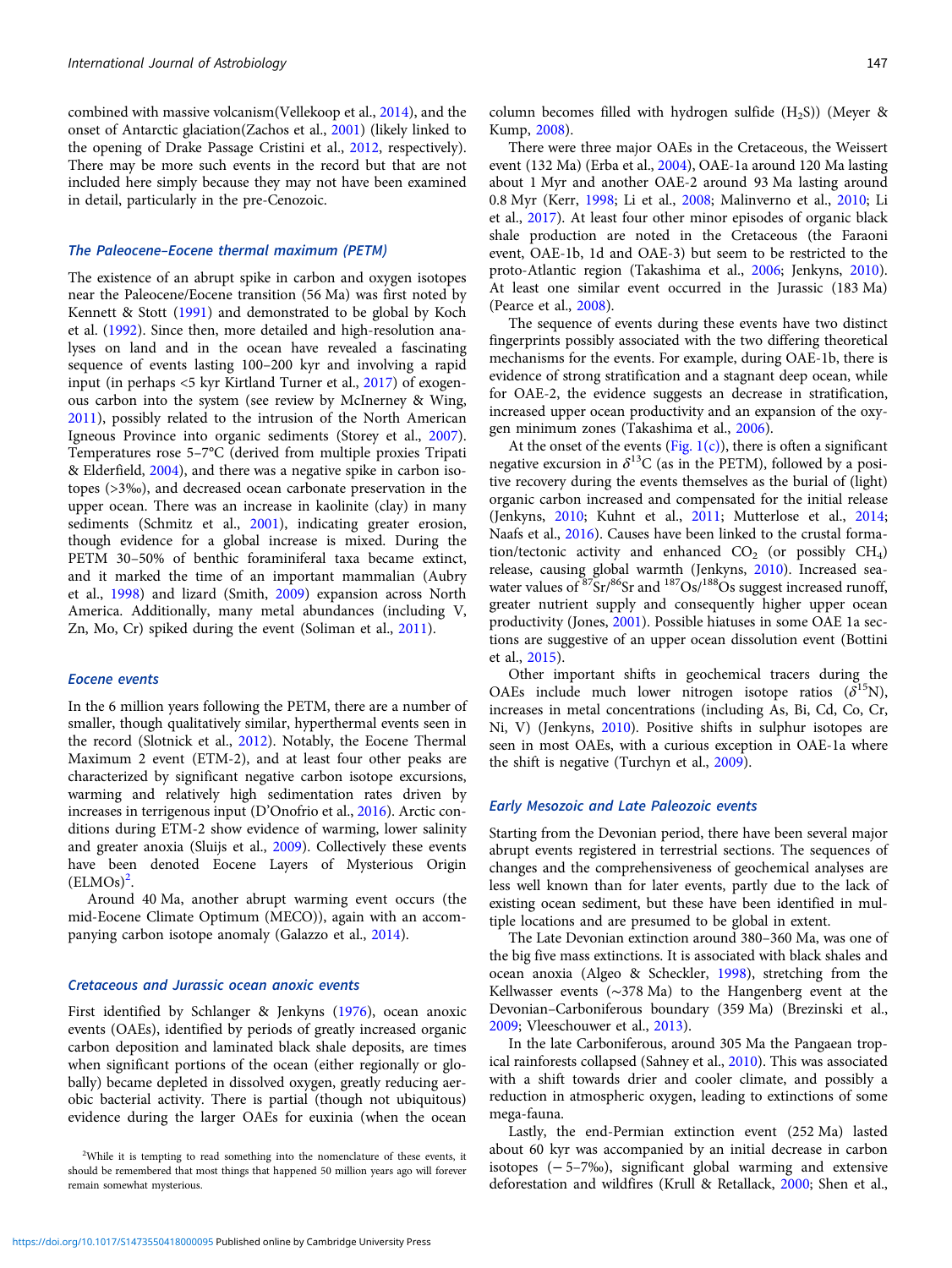[2011;](#page-8-0) Burgess et al., [2014\)](#page-7-0) associated with widespread ocean anoxia and euxinia (Wignall & Twitchett, [1996\)](#page-8-0). Pre-event spikes in nickel (Ni) have also been reported (Rothman et al., [2014\)](#page-8-0).

## Discussion and testable hypotheses

There are undoubted similarities between previous abrupt events in the geological record and the likely Anthropocene signature in the geological record to come. Negative, abrupt  $\delta^{13}$ C excursions, warmings and disruptions of the nitrogen cycle are ubiquitous. More complex changes in biota, sedimentation and mineralogy are also common. Specifically, compared with the hypothesized Anthropocene signature, almost all changes found so far for the PETM are of the same sign and comparable magnitude. Some similarities would be expected if the main effect during any event was a significant global warming, however caused. Furthermore, there is evidence at many of these events that warming was driven by a massive input of exogeneous (biogenic) carbon, either as  $CO<sub>2</sub>$  or CH<sub>4</sub>. At least since the Carboniferous (300–350 Ma), there has been sufficient fossil carbon to fuel an industrial civilization comparable with our own and any of these sources could provide the light carbon input. However, in many cases this input is contemporaneous to significant episodes of tectonic and/or volcanic activity, for instance, the coincidence of crustal formation events with the climate changes suggest that the intrusion of basaltic magmas into organic-rich shales and/or petroleum-bearing evaporites (Storey et al., [2007;](#page-8-0) Svensen et al., [2009;](#page-8-0) Kravchinsky, [2012](#page-7-0)) may have released large quantities of  $CO<sub>2</sub>$  or  $CH<sub>4</sub>$  to the atmosphere. Impacts to warming and/or carbon influx (such as increased runoff, erosion, etc.) appear to be qualitatively similar whenever in the geological period they occur. These changes are thus not sufficient evidence for prior industrial civilizations.

Current changes appear to be significantly faster than the paleoclimatic events ([Fig. 1\)](#page-3-0), but this may be partly due to limitations of chronology in the geological record. Attempts to time the length of prior events have used constant sedimentation estimates, or constant-flux markers (e.g.<sup>3</sup>He McGee & Mukhopadhyay, [2012\)](#page-7-0), or orbital chronologies, or supposed annual or seasonal banding in the sediment (Wright & Schaller, [2013](#page-8-0)). The accuracy of these methods suffer when there are large changes in sedimentation or hiatuses across these events (which is common), or rely on the imperfect identification of regularities with specific astronomical features (Pearson & Nicholas, [2014](#page-7-0); Pearson & Thomas, [2015\)](#page-8-0). Additionally, bioturbation will often smooth an abrupt event even in a perfectly preserved sedimentary setting. Thus, the ability to detect an event onset of a few centuries (or less) in the record is questionable, and so direct isolation of an industrial cause based only on apparent timing is also not conclusive.

The specific markers of human industrial activity discussed above (plastics, synthetic pollutants, increased metal concentrations, etc.) are however a consequence of the specific path human society and technology has taken, and the generality of that pathway for other industrial species is totally unknown. Large-scale energy harnessing is potentially a more universal indicator, and given the large energy density in carbon-based fossil fuel, one might postulate that a light  $\delta^{13}$ C signal might be a common signal. Conceivably, solar, hydro or geothermal energy sources could have been tapped preferentially, and that would greatly reduce any geological footprint (as it would ours). However, any large release of biogenic carbon whether from methane hydrate pools or volcanic intrusions into organic-rich

sediments, will have a similar signal. We therefore have a situation where the known unique markers might not be indicative, while the (perhaps) more expected markers are not sufficient.

We are aware that raising the possibility of a prior industrial civilization as a driver for events in the geological record might lead to rather unconstrained speculation. One would be able to fit any observations to an imagined civilization in ways that would be basically unfalsifiable. Thus, care must be taken not to postulate such a cause until actually positive evidence is available. The Silurian hypothesis cannot be regarded as likely merely because no other valid idea presents itself.

We nonetheless find the above analyses intriguing enough to motivate some additional research. Firstly, despite copious existing work on the likely Anthropocene signature, we recommend further synthesis and study on the persistence of uniquely industrial byproducts in ocean sediment environments. Are there other classes of compounds that will leave unique traces in the sediment geochemistry on multi-million year timescales? In particular, will the byproducts of common plastics, or organic long-chain synthetics, be detectable?

Secondly, and this is indeed more speculative, we propose that a deeper exploration of elemental and compositional anomalies in extant sediments spanning previous events be performed (although we expect that far more information has been obtained about these sections than has been referenced here). Oddities in these sections have been looked for previously as potential signals of impact events (successfully for the K–T boundary event, not so for any of the events mentioned above), ranging from iridium layers, shocked quartz, micro-tectites, magnetites, etc. But it may be that a new search and new analyses with the Silurian hypothesis in mind might reveal more. Anomalous behaviour in the past might be more clearly detectable in proxies normalized by weathering fluxes or other constant flux proxies in order to highlight times when productivity or metal production might have been artificially enhanced. Thirdly, should any unexplained anomalies be found, the question of whether there are candidate species in the fossil record may become more relevant, as might questions about their ultimate fate.

An intriguing hypothesis presents itself should any of the initial releases of light carbon described above indeed be related to a prior industrial civilization. As discussed in the section 'Cretaceous and Jurassic ocean anoxic events', these releases often triggered episodes of ocean anoxia (via increased nutrient supply) causing a massive burial of organic matter, which eventually became source strata for further fossil fuels. Thus, the prior industrial activity would have actually given rise to the potential for future industry via their own demise. Large-scale anoxia, in effect, might provide a self-limiting but self-perpetuating feedback of industry on the planet. Alternatively, it may be just be a part of a long-term episodic natural carbon cycle feedback on tectonically active planets.

Perhaps unusually, the authors of this paper are not convinced of the correctness of their proposed hypothesis. Were it to be true it would have profound implications and not just for astrobiology. However, most readers do not need to be told that it is always a bad idea to decide on the truth or falsity of an idea based on the consequences of it being true. While we strongly doubt that any previous industrial civilization existed before our own, asking the question in a formal way that articulates explicitly what evidence for such a civilization might look like raises its own useful questions related both to astrobiology and to Anthropocene studies. Thus, we hope that this paper will serve as motivation to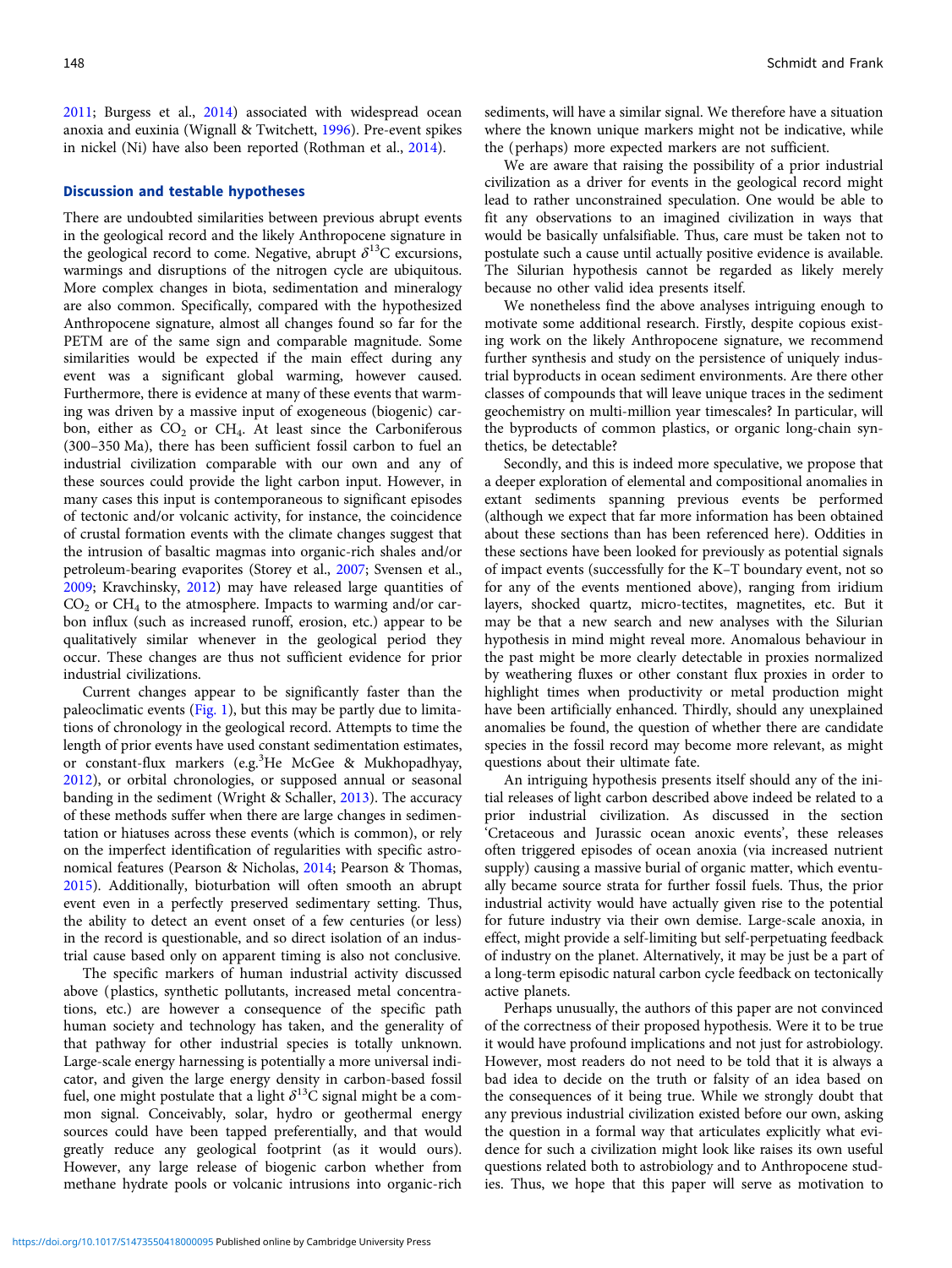<span id="page-7-0"></span>improve the constraints on the hypothesis so that in future we may be better placed to answer our title question.

Acknowledgments. No funding has been provided nor sought for this study. We thank Susan Kidwell for being generous with her time and helpful discussions, David Naafs and Stuart Robinson for help and pointers to data for OAE1a and Chris Reinhard for his thoughtful review. The GISTEMP data in [Fig. 1\(a\)](#page-3-0) were from <https://data.giss.nasa.gov/gistemp> (accessed Jul 15 2017).

#### References

- Achille GD and Hynek BM (2010) Nature Geoscience 3, 459.
- Algeo TJ and Scheckler SE (1998) Philosophical Transactions of the Royal Society B: Biological Sciences 353, 113.
- Andrady A, et al. (1998) Journal of Photochemistry and Photobiology B: Biology 46, 96.
- Andrady AL (2015) Marine Anthropogenic Litter (Springer Nature), 57–72. Arvidson RE, et al. (2014) Science 343, 1248097.
- Aubry M-P, Lucas S and Berggren WA eds (1998) Late Paleocene-early Eocene Biotic and Climatic Events in the Marine and Terrestrial Records. Columbia University Press, New York, NY
- Behrensmeyer AK, Kidwell SM and Gastaldo RA (2000) Paleobiology 26, 103.
- Bernhardt ES, Rosi EJ and Gessner MO (2017) Frontiers in Ecology and the Environment 15, 84.
- Beyer A, et al. (2000) Environmental Science & Technology 34, 699.
- Bindoff NL, et al. (2013) Climate change 2013: the physical science basis. In Stocker TF, Qin D, Plattner G-K, Tignor M , Allen SK , Boschung J , Nauels A , Xia Y , Bex V and Midgley P eds. Contribution of Working Group I to the Fifth Assessment Report of the Intergovernmental Panel on Climate Change. Cambridge: Cambridge University Press, pp. 867–952.
- Böhm F, et al. (2002) Geochemistry, Geophysics, Geosystems 3, 1.

Bopp RF (1979) PhD thesis. Columbia University.

- Bottini C, et al. (2015) Climate of the Past 11, 383.
- Bottini C and Mutterlose J (2012) Newsletters on Stratigraphy 45, 115.
- Breitburg D, et al. (2018) Science 359, eaam7240, doi: 10.1126/ science.aam7240
- Brezinski DK, et al. (2009) Palaeogeography, Palaeoclimatology, Palaeoecology 284, 315.
- Burgess SD, Bowring S and zhong Shen S (2014) Proceedings of the National Academy of Sciences USA 111, 3316.
- Canfield DE, Glazer AN and Falkowski PG (2010) Science 330, 192.
- Cleland CE and Copley SD (2006) International Journal of Astrobiology 4, 165. Corcoran PL, Moore CJ and Jazvac K (2014) GSA Today, 24, 4–8
- Cozar A, et al. (2014) Proceedings of the National Academy of Sciences USA 111, 10239.
- Cristini L, et al. (2012) Palaeogeography, Palaeoclimatology, Palaeoecology 339–341, 66.
- Crutzen PJ (2002) Nature 415, 23.
- Denovan BA and Strand SE (1992) Chemosphere 24, 935.
- Diaz RJ and Rosenberg R (2008) Science 321, 926.
- D'Onofrio R, et al. (2016) Paleoceanography 31, 1225.
- Drake FD (1961) Discussion at Space Science Board-National Academy of Sciences Conference on Extraterrestrial Intelligent Life, Green Bank, West Virginia, USA.
- Drake FD (1965) In Mamikunian G and Briggs MH eds. Current Aspects of Exobiology. Pergamon, Oxford, pp. 323–345.
- Dressing CD and Charbonneau D (2013) The Astrophysical Journal 767, 95.
- Eide M, et al. (2017) Global Biogeochemical Cycles 31, 492–514.
- Erba E, Bartolini A and Larson RL (2004) Geology 32, 149.
- Eriksen M, et al. (2014) PLoS ONE 9, e111913.
- Frank A and Sullivan WT (2016) Astrobiology 16, 359.
- Galazzo FB, et al. (2014) Paleoceanography 29, 1143.
- Gałuszka A, Migaszewski ZM and Zalasiewicz J (2013) Geological Society, London, Special Publications 395, 221.
- Gauthier-Lafaye F, Holliger P and Blanc P-L (1996) Geochimica et Cosmochimica Acta 60, 4831.
- GISTEMP Team (2016) GISS Surface Temperature Analysis (GISTEMP).
- Goudie A (2000) The human impact on the soil (The Human Impact on the Natural Environment. MIT Press), 88.
- Hamilton C (2016) Nature 536, 251.
- Hansen J, et al. (2010) Reviews in Geophysics 48, EID: RG4004.
- Haqq-Misra J and Kopparapu RK (2012) Acta Astronautica 72, 15.
- Hazen RM, et al. (2017) American Mineralogist 102, 595.
- Hoffman DC, et al. (1971) Nature 234, 132.
- Hogan J (1977) Inherit the Stars (Ballantine Books, New York).
- Holtgrieve GW, et al. (2011) Science 334, 1545.
- Howard AW (2013) Science 340, 572.
- Ito T, et al. (2017) Geophysical Research Letters 44, 4214–4223.
- Jenkyns HC (2010) Geochemistry, Geophysics, Geosystems 11, Q03004.
- Jones CE (2001) American Journal of Science 301, 112.
- Kennett J and Stott LD (1991) Nature 353, 319.
- Kerr AC (1998) Journal of the Geological Society 155, 619.
- Kidwell SM (2015) Proceedings of the National Academy of Sciences USA 112, 4922.
- Kim S-T and O'Neil JR (1997) Geochimica et Cosmochimica Acta 61, 3461.
- Kirtland Turner S, et al. (2017) Nature Communications 8, Article ID: 353 Koch PL, Zachos JC and Gingerich P (1992) Nature 358, 319.
- Köhler P (2016) Environmental Research Letters 11, 124016.
- Kravchinsky VA (2012) Global and Planetary Change 86–87, 31.
- Krull ES and Retallack GJ (2000) Geological Society of America Bulletin 112, 1459.
- Kuhnt W, Holbourn A and Moullade M (2011) Geology 39, 323.
- Kunkel KE, et al. (2013) Bulletin of the American Meteorological Society 94, 499.
- Lachner J, et al. (2012) Physical Review C 85, 015801.
- Le Quéré C, et al. (2016) Earth System Science Data 8, 605.
- Leakey MD and Hay RL (1979) Nature 278, 317.
- Lewis SL and Maslin MA (2015) Nature 519, 171.
- Li Y-X, et al. (2008) Earth and Planetary Science Letters 271, 88.
- Li Y-X, et al. (2017) Earth and Planetary Science Letters 462, 35.
- Malinverno A, Erba E and Herbert TD (2010) Paleoceanography 25, EID: PA2203.
- Mann ME, et al. (2008) Proceedings of the National Academy of Sciences USA 105, 13252.
- Marino L (2015) Fraction of life-bearing planets on which intelligent life emerges, fi, 1961 to the present. In Vakoch DA and Dowd MF (eds). The Drake Equation: Estimating the Prevalence of Extraterrestrial Life through the Ages. Cambridge University Press, Cambridge, UK, pp. 181–204.
- Matmon A, et al. (2009) Geological Society of America Bulletin 121, 688.
- McGee D and Mukhopadhyay S (2012) The Noble Gases as Geochemical Tracers. Berlin, Heidelberg: Springer, pp. 155–176.
- McInerney FA and Wing SL (2011) Annual Review of Earth and Planetary Sciences 39, 489.
- Meierhenrich U (2008) Amino Acids and the Asymmetry of Life. Berlin, Heidelberg: Springer.
- Meyer KM and Kump LR (2008) Annual Review of Earth and Planetary Sciences 36, 251.
- Moore CJ (2008) Environmental Research 108, 131.
- Mutterlose J, et al. (2014) Geology 42, 439.
- National Research Council (2010) Toward Sustainable Agricultural Systems in the 21st Century. The National Academies Press, Washington, DC. <https://doi.org/10.17226/12832>.
- Naafs BDA, et al. (2016) Nature Geoscience 9, 135.
- Nazarenko L, et al. (2015) Journal of Advances in Modeling Earth Systems 7, 244.
- ODP Leg 801 Team (2000) Proceedings of the Ocean Drilling Program (International Ocean Discovery Program (IODP)).
- Orr JC, et al. (2005) Nature 437, 681.
- Overeem I, et al. (2011) Geophysical Research Letters 38, L17503.
- Pagani M, et al. (2006) Nature 442, 671.
- Patel BH, et al. (2015) Nature Chemistry 7, 301.
- Pearce CR, et al. (2008) Geology 36, 231.
- Pearson PN and Nicholas CJ (2014) Proceedings of the National Academy of Sciences USA 111, E1064.